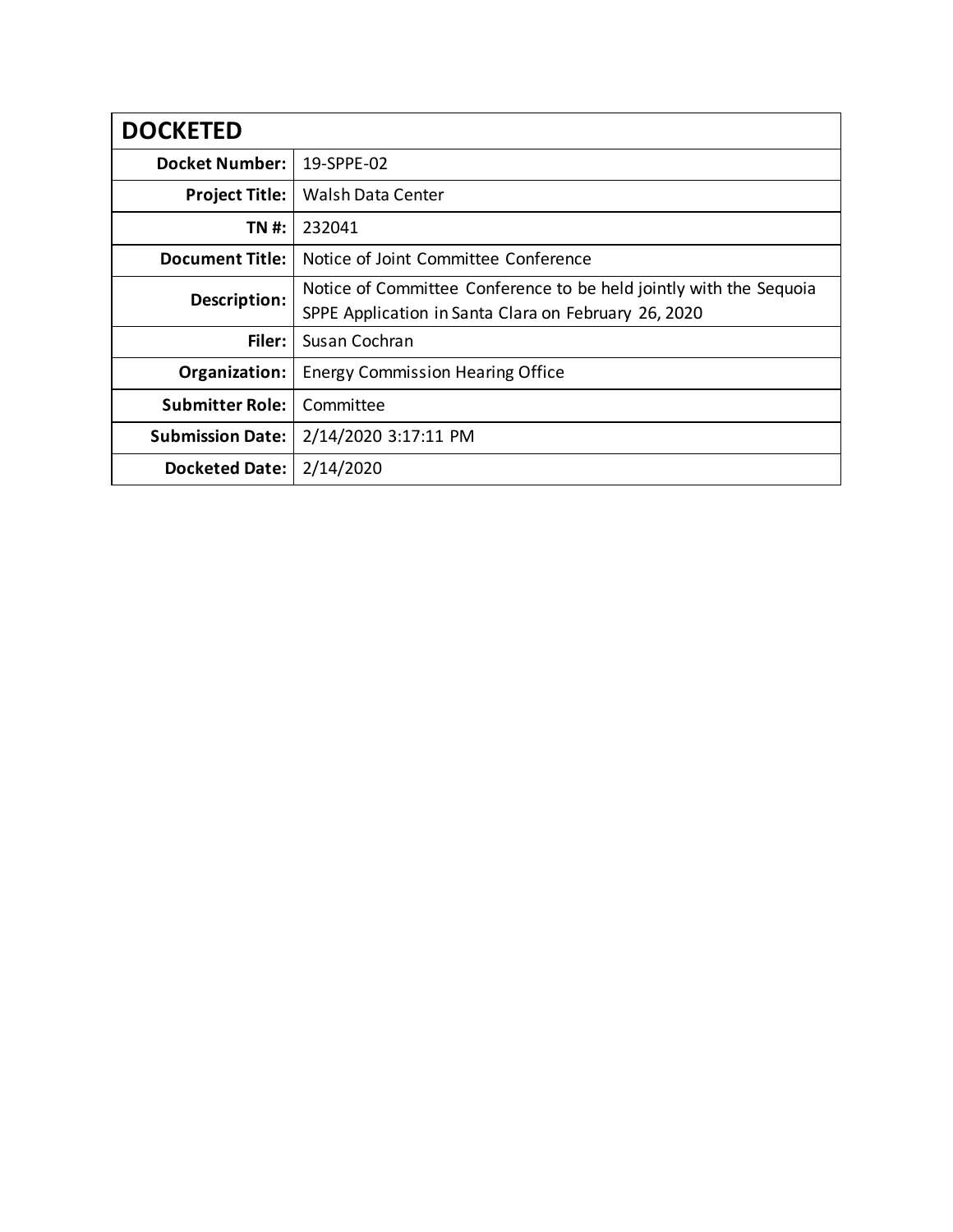

**State of California State Energy Resources Conservation and Development Commission 1516 Ninth Street, Sacramento, CA 95814 1-800-822-6228 – www.energy.ca.gov**

**APPLICATION FOR SMALL POWER PLANT EXEMPTION FOR THE:**

*WALSH BACKUP GENERATING FACILITY*

 **Docket No. 19-SPPE-02**

**APPLICATION FOR SMALL POWER PLANT EXEMPTION FOR THE:**

*SEQUOIA BACKUP GENERATING* 

*FACILITY* **Docket No. 19-SPPE-03**

# **NOTICE OF JOINT COMMITTEE CONFERENCE**

**PLEASE TAKE NOTICE** that the California Energy Commission (CEC) Committees designated to conduct proceedings on the respective applications for a small power plant exemption for the Walsh Backup Generating Facility (Walsh Application) and the Sequoia Backup Generating Facility (Sequoia Application)<sup>[1](#page-1-0)</sup> hereby schedule a Joint Committee Conference on both applications as follows:

#### **WEDNESDAY, FEBRUARY 26, 2020 12:30 p.m.**

**Santa Clara Central Park Library Margie Edinger Community Room 2635 Homestead Road Santa Clara, California 95051**  *(Wheelchair accessible)*

**REMOTE ACCESS AVAILABLE BY COMPUTER OR PHONE VIA WEBEX™** (For instructions**,** please see the **Remote Attendance** section below.)

<span id="page-1-0"></span> <sup>1</sup> The Energy Commission appointed a Committee consisting of Karen Douglas, Commissioner and Presiding Member, and Patty Monahan, Commissioner and Associate Member, to preside over the Walsh Application on July 15, 2019 (TN 228984) and to preside over the Sequoia Application on September 11, 2019 (TN 229721).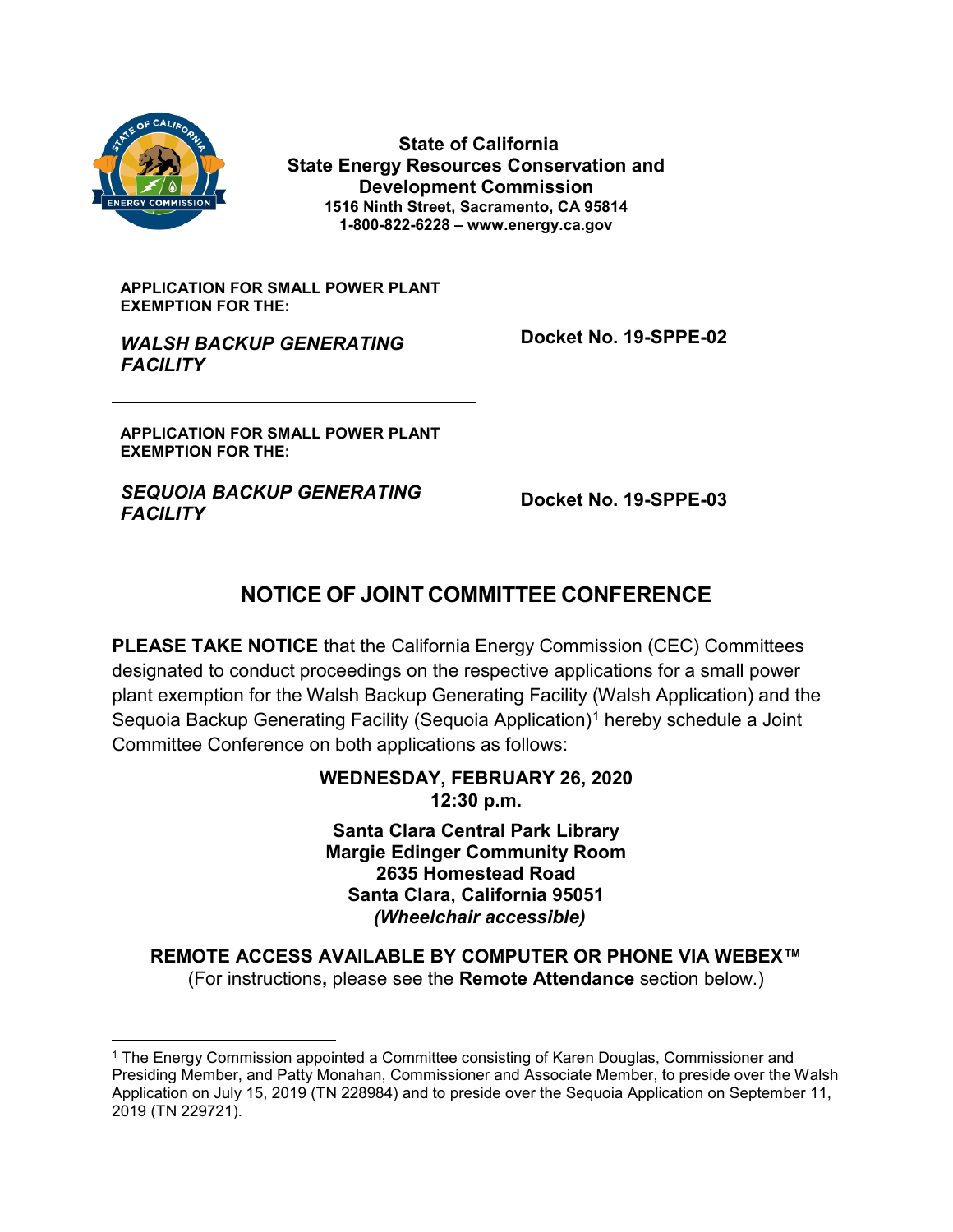## **PURPOSE OF THE JOINT COMMITTEE CONFERENCE**

The purpose of this conference is to review the schedules and current status in the respective application proceedings and address any outstanding issues. In addition to the formal parties, the Committees invite the attendance of interested public agencies and the public. We direct the parties' attention to the "Order Regarding Status Reports and Presentations by Applicant, Staff, and the Public Advisor," below regarding their expected participation in and responsibilities for the conference.

# **BACKGROUND AND DESCRIPTION OF PROPOSED PROJECTS**

## *Small Power Plant Exemptions*

The CEC has the exclusive authority to consider, and ultimately approve or deny, applications for the construction and operation of thermal power plants that will generate 50 megawatts (MW) or more of electricity.[2](#page-2-0) The CEC may grant an exemption to its certification jurisdiction, the small powerplant exemption (SPPE) for thermal powerplants generating between 50 and 100 MW.

To grant an SPPE, the CEC must make three distinct determinations:

- the proposed powerplant has a generating capacity up to 100 MW;
- no substantial adverse impact on the environment will result from the construction or operation of the powerplant; and
- no substantial adverse impact on energy resources will result from the construction or operation of the powerplant.[3](#page-2-1)

The SPPE process provides a public forum allowing the applicant requesting the exemption, CEC staff (Staff), intervenors, governmental agencies, and members of the public to participate in the decision-making process.

In addition to the findings above, the CEC is the "lead agency"<sup>[4](#page-2-2)</sup> under the California Environmental Quality Act (CEQA).[5](#page-2-3)

If an SPPE is granted, responsible local land use authorities and other agencies, most notably any local air management or air pollution control district, conduct further review of the project, including any necessary environmental review under CEQA.

<span id="page-2-0"></span> <sup>2</sup> Pub. Resources Code §§ 25120, 25500. All further references are to the Public Resources Code unless otherwise specified.

<span id="page-2-1"></span><sup>3</sup> §25541.

<span id="page-2-2"></span> $4 \text{ } 8$  25519, subd (c).

<span id="page-2-3"></span><sup>5</sup> The CEQA statutes, California Public Resources Code section 21000 *et seq.*, and CEQA Guidelines, California Code of Regulations, title 14, section 15000 *et seq*. (Guidelines), detail the protocol by which state and local agencies comply with CEQA requirements. We refer to the statute and the Guidelines collectively as "CEQA."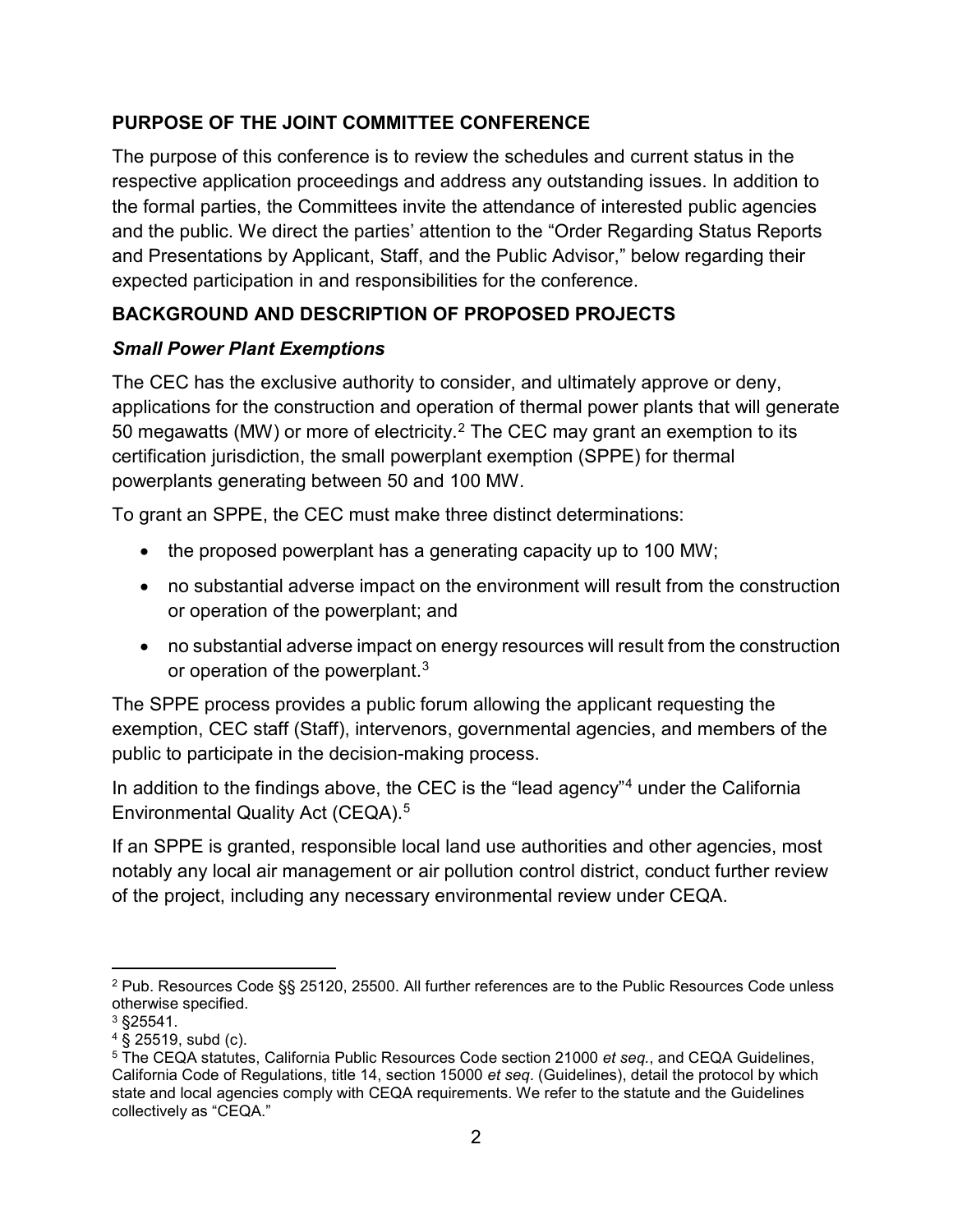## *The Walsh Application[6](#page-3-0)*

On June 28, 2019, 651 Walsh Partners, LLC (Walsh Applicant) submitted the Walsh Application. The proposed project site is located at 651 Walsh Avenue in Santa Clara, California (Walsh Site). The Walsh Site is currently developed with a warehouse and associated paved parking and loading areas. The Walsh Applicant would demolish the existing improvements on the Walsh Site.

The Walsh Applicant proposes to construct and operate the Walsh Data Center, consisting of a four-story, 435,050 square foot data center building that will house computer servers in a secure and environmentally controlled structure and a three-story administrative building and office space. A single 2-MW power base building diesel-fired emergency generator will provide backup electricity to the administrative building.

To ensure an uninterruptible power source, the Walsh Applicant proposes to construct and operate the Walsh Backup Generating Facility, consisting of 32 Tier-2 diesel-fired, back-up generators, each with a maximum peak rating of 3 MW, located in a generator equipment yard. The generators would be distributed in two different redundant configurations<sup>[7](#page-3-1)</sup> to provide up to 80 MW, the maximum building load of the Walsh Data Center.

The Walsh Applicant also intends to construct an on-site, 90-megavolt amps (MVA) electrical substation and electrical switchgear and distribution lines between the substation and buildings as well as from the backup generator yards and each respective building. The substation will allow delivery of power from Silicon Valley Power (SVP) but will not allow any electricity generated from the Walsh Backup Generating Facility to be distributed off the Walsh Site.<sup>[8](#page-3-2)</sup>

Even though the Walsh Application describes the Walsh Data Center as separate from the Walsh Backup Generating Facility, CEQA requires the CEC to consider the "whole of an action."[9](#page-3-3) Therefore, the CEC will include the entire Walsh Project in its environmental analysis.

<https://efiling.energy.ca.gov/Lists/DocketLog.aspx?docketnumber=19-SPPE-02>  $\frac{7}{7}$  The Walsh Backup Generating Facility would have four systems where five units would be available, but

<span id="page-3-0"></span> <sup>6</sup> The information in this section is taken from section 2 of the Walsh Application (TN 228877-2). All of the documents related to the Walsh Application can be found at:

<span id="page-3-1"></span>only four would actually run and two systems where six units would be available, but only five would actually run.

<span id="page-3-2"></span><sup>&</sup>lt;sup>8</sup> We refer to the Walsh Data Center, the Walsh Backup Generating Facility, and the substation as the "Walsh Project."

<span id="page-3-3"></span><sup>9</sup> Cal. Code Regs., tit. 14, § 15378, subd. (a) (under CEQA "project" means the whole of the action).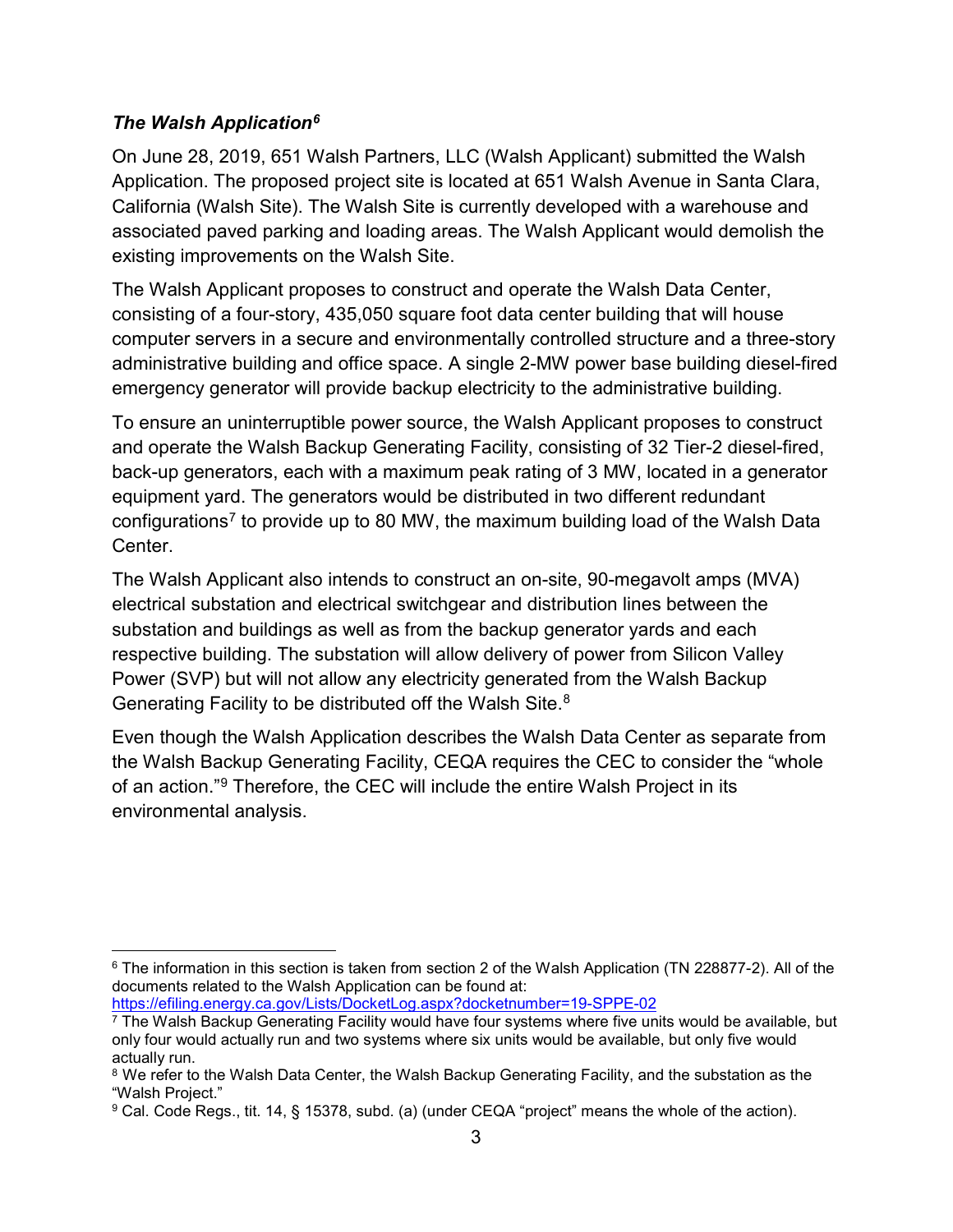#### *The Sequoia Application[10](#page-4-0)*

On August 14, 2019, C1-Santa Clara, LLC (Sequoia Applicant) submitted the Sequoia Application. The proposed project site is located at 2600 De La Cruz Boulevard, Santa Clara, California (Sequoia Site). The Sequoia Site is currently vacant and unpaved, but was previously developed with a one-story recycled paperboard mill and warehouse that utilized a combined-cycle cogeneration plant with a natural-gas turbine. At the time of filing the Sequoia Application, demolition activities had been completed for every project feature except for piping and miscellaneous infrastructure associated with the former cogeneration facility. The Sequoia Applicant would demolish the remaining piping and infrastructure on the Sequoia Site.

The Sequoia Applicant proposes to construct and operate the Sequoia Data Center, a four-story, 702,114-square foot data center building that will house computer servers in a secure and environmentally controlled structure, with approximately 70,000 square feet dedicated to administrative and office uses.

To ensure an uninterruptible power supply, the Sequoia Applicant proposes to construct and operate the Sequoia Backup Generating Facility, consisting of 54 Tier-2 standby diesel-fired generators, each with a maximum peak rating of 2.25 MW, located in a generator equipment yard. The generators would be configured in a distributive redundant configuration<sup>[11](#page-4-1)</sup> to provide up to  $96.5$  MW, the maximum building load of the Sequoia Data Center.

Finally, the Sequoia Applicant intends to construct an on-site, 100 MVA electrical substation and electrical switchgear and distribution lines between the substation and buildings as well as from the backup generator yards and each respective building. The substation will allow delivery of power from SVP but will not allow any electricity generated from the backup generators to be distributed off the Sequoia Site.[12](#page-4-2)

Even though the Sequoia Application describes the Sequoia Data Center as separate from the Sequoia Backup Generating Facility, CEQA requires the CEC to consider the "whole of an action."[13](#page-4-3) Therefore, the CEC will include the entire Sequoia Project in its environmental analysis.

<span id="page-4-0"></span> <sup>10</sup> The information in this section is taken from section 2 of the Sequoia Application. (TN 229419-1). All of the documents related to the Sequoia Application can be found at

<https://efiling.energy.ca.gov/Lists/DocketLog.aspx?docketnumber=19-SPPE-03>

<span id="page-4-1"></span><sup>11</sup> The Sequoia Backup Generating Facility will have nine 6-to-make-5 systems where six units would be available, but only five would actually run.

<span id="page-4-2"></span><sup>&</sup>lt;sup>12</sup> We refer to the Sequoia Data Center, the Sequoia Backup Generating Facility, and the substation as the "Sequoia Project."

<span id="page-4-3"></span><sup>&</sup>lt;sup>13</sup> Cal. Code Regs., tit. 14, § 15378. (a) (under CEQA "project" means the whole of the action).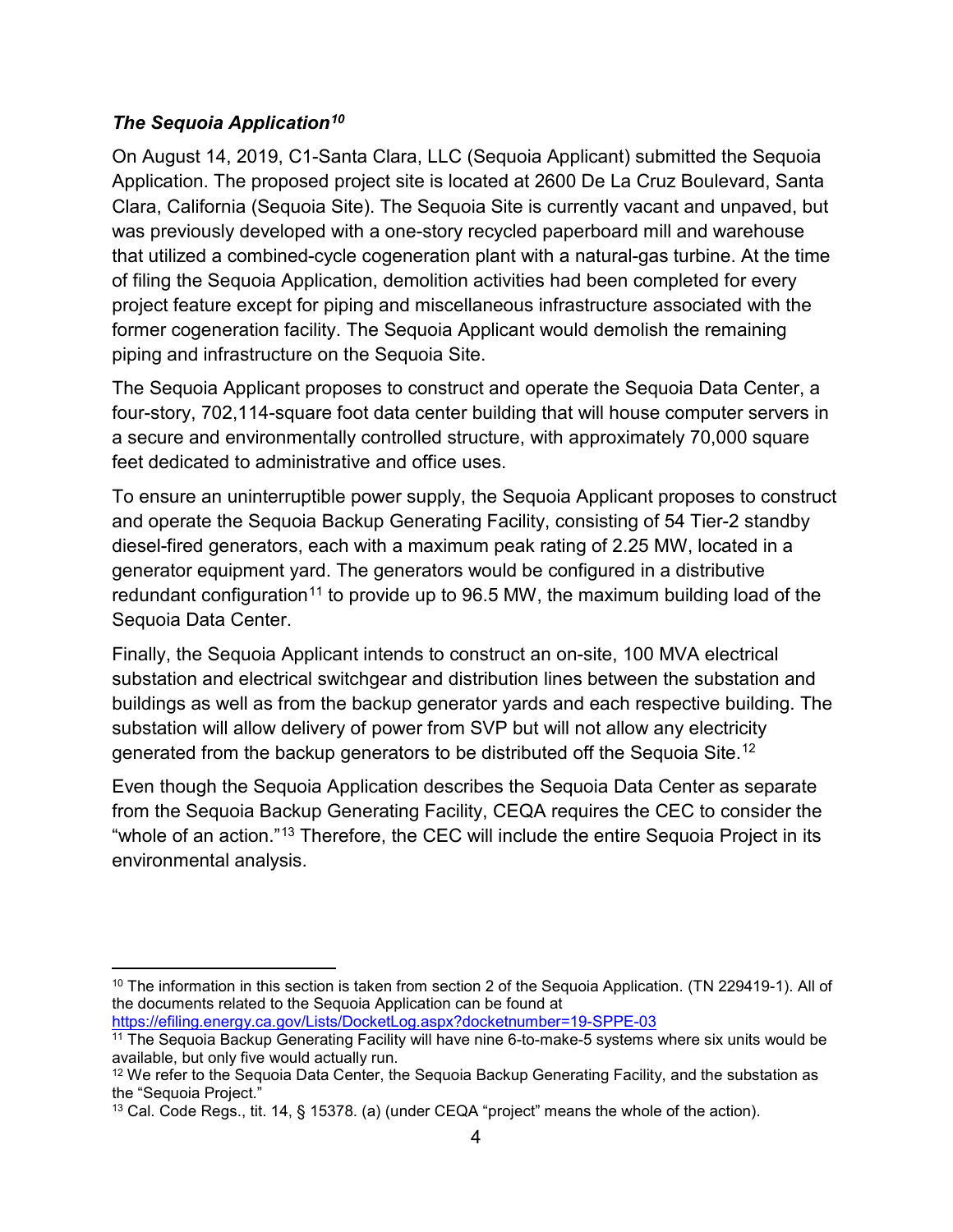# **ORDER REGARDING STATUS REPORTS AND PRESENTATIONS BY APPLICANTS, STAFF, AND THE PUBLIC ADVISOR**

For the Walsh Project and the Sequoia Project respectively, the Committee **ORDERS** the Walsh Applicant, the Sequoia Applicant, and Staff to serve and file a status report by **February 21, 2020**, describing the status of the project and bringing any matters relevant to the completion of the project to the Committee's attention. All other parties may, but are not required to, serve and file status reports by **February 21, 2020**.

Applicant and the Public Advisor will provide brief presentations as specified in the agenda attached hereto.

# **NOTICE OF CLOSED SESSION DELIBERATIONS**

At any time during the Committee Conference, the Committee for the Walsh Application or the Sequoia Application, or both, may adjourn to a closed session in accordance with California Government Code section 11126, subdivision (c)(3), which allows a state body, including a delegated committee, to hold a closed session to deliberate on a decision to be reached in a proceeding the state body was required by law to conduct.

# **PUBLIC ADVISOR AND OTHER CEC CONTACTS**

The CEC's Public Advisor's Office provides the public assistance in participating in CEC proceedings. For information on how to participate in this forum, or to request language services or other reasonable accommodations, please contact the Public Advisor, Noemí O. Gallardo, at [publicadvisor@energy.ca.gov,](mailto:publicadvisor@energy.ca.gov) or by phone at (916) 654-4489, or toll free at (800) 822-6228. Requests for language services and reasonable accommodations should be made at least five days in advance. The CEC will work diligently to accommodate late requests.

Questions of a procedural nature related to the Walsh Application should be directed to Susan Cochran, Hearing Officer, at [susan.cochran@energy.ca.gov](mailto:susan.cochran@energy.ca.gov) or (916) 654-3965.

Questions of a procedural nature related to the Sequoia Application should be directed to Galen Lemei, Hearing Officer, at [galen.lemei@energy.ca.gov](mailto:galen.lemei@energy.ca.gov) or (916) 654-4873.

Technical questions concerning the Walsh Application or the Sequoia Application should be addressed to Leonidas (Lon) Payne, Project Manager, at [Leonidas.Payne@energy.ca.gov](mailto:Leonidas.Payne@energy.ca.gov) or at 916-651-0966.

Media inquiries should be sent to the Media and Public Communications Office at [mediaoffice@energy.ca.gov](mailto:mediaoffice@energy.ca.gov) or (916) 654-4989.

## **REMOTE ATTENDANCE**

You may participate in this meeting through WebEx, the CEC's on-line meeting service. Any presentations will appear on your computer screen and you may listen to audio via your computer or telephone. Please be aware that the meeting may be recorded.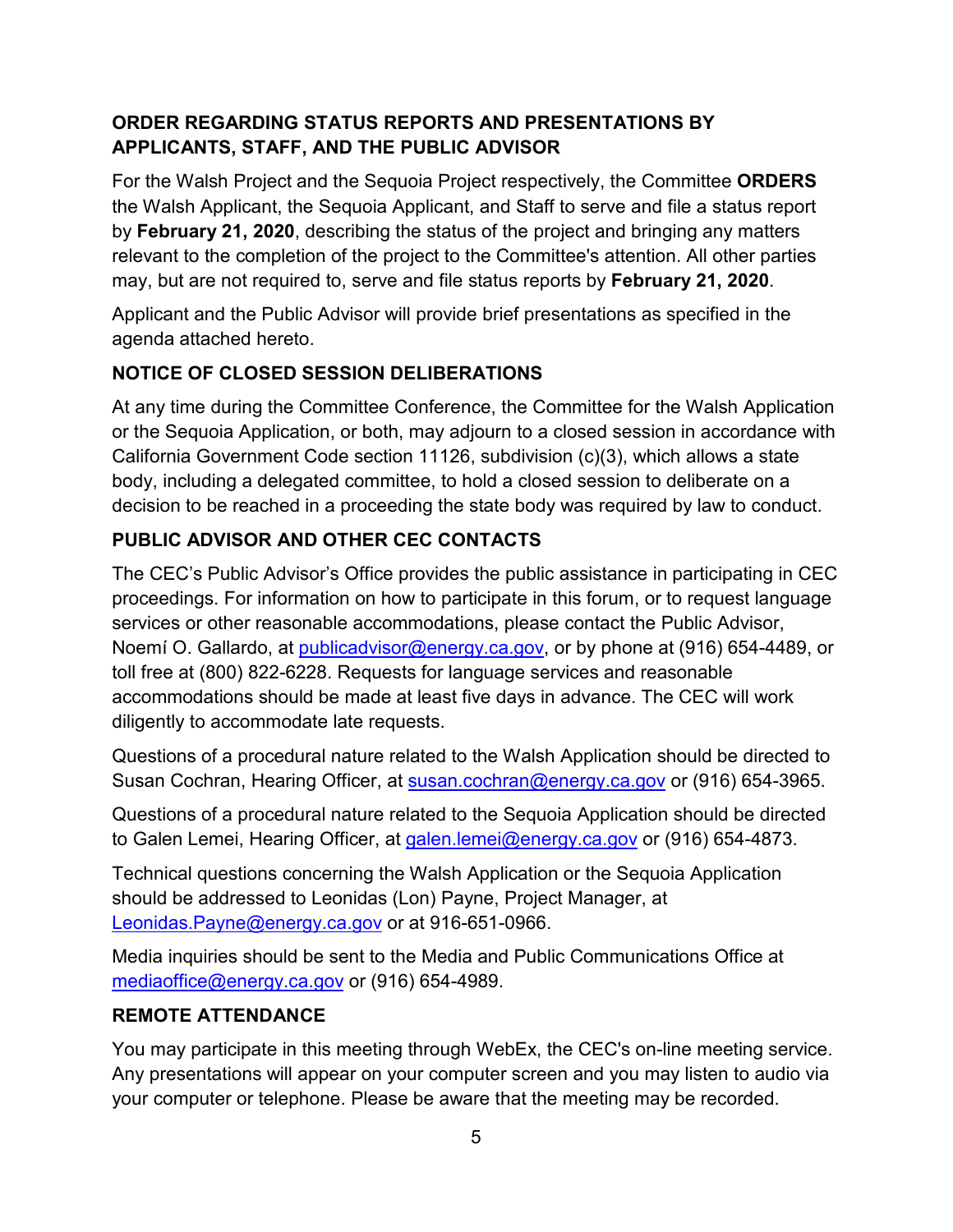**Via Computer**: Go to [https://energy.webex.com](https://energy.webex.com/) and enter the meeting number **928 361 126.** When prompted, enter your name and email address. No meeting password is needed.

The "Join Conference" menu will offer you a choice of audio connections:

- 1. To call into the meeting: Select "I will call in" and follow the on-screen directions.
- 2. To have WebEx call you: Enter your direct dial phone number (no extensions are permitted) and click "Call Me."
- 3. To listen over the computer: If you have a broadband connection, and a headset or a computer microphone and speakers, you may use VolP (Internet audio) by going to the Audio menu, clicking on "Use Computer Headset," then "Call Using Computer."

**Via Telephone Only (No Visual Presentation)**: Call (866) 469-3239 (toll-free in the U.S. and Canada). When prompted, enter the meeting number **928 361 126.**

**Via Mobile Access**: Access to WebEx meetings is now available from your mobile device. To download an app, go to:

#### [www.webex.com/products/web-conferencing/mobile.html](http://www.webex.com/products/web-conferencing/mobile.html)

Please be aware that WebEx audio and on-screen activity may be recorded. WebEx Technical Support is available at (866) 229-3239.

## **Muting**

We greatly appreciate your cooperation in reducing noise on the audio connection by muting your line when you are not speaking. Mute your line rather than placing your phone on hold. Using WebEx, you may mute yourself by right clicking on your name in the panelists or attendees list and selecting "Mute." If you are only using a telephone connection, press "\*6" once to mute and again to unmute.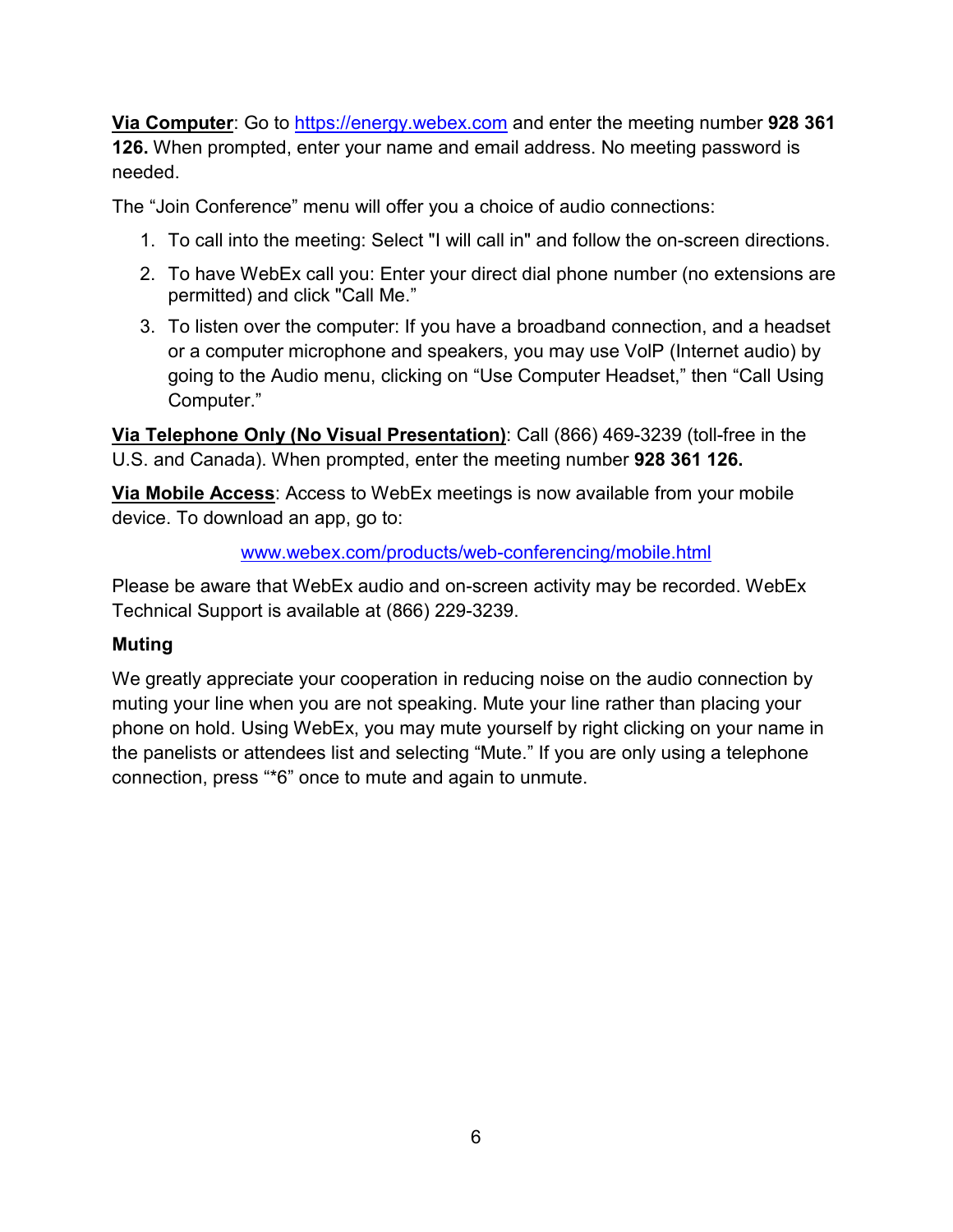# **AVAILABILITY OF DOCUMENTS**

Information regarding the status of the Walsh Application, as well as notices and other relevant documents are available on the CEC's web page at [https://ww2.energy.ca.gov/sitingcases/walsh/.](https://ww2.energy.ca.gov/sitingcases/walsh/)

Information regarding the status of the Sequoia Application, as well as notices and other relevant documents are available on the CEC's web page at [https://ww2.energy.ca.gov/sitingcases/sequoia/.](https://ww2.energy.ca.gov/sitingcases/sequoia/)

## **IT IS SO ORDERED.**

Dated: February 14, 2020 Dated: February 14, 2020

# *ORIGINAL SIGNED BY:*

*ORIGINAL SIGNED BY:*

| Karen Douglas                            | Patty Monahan                                                                   |
|------------------------------------------|---------------------------------------------------------------------------------|
| <b>Commissioner and Presiding Member</b> | <b>Commissioner and Associate Member</b>                                        |
|                                          | Walsh Backup Generating Facility SPPE Walsh Backup Generating Facility SPPE     |
| Committee &                              | Committee &                                                                     |
|                                          | Sequoia Backup Generating Facility SPPE Sequoia Backup Generating Facility SPPE |
| Committee                                | Committee                                                                       |
|                                          |                                                                                 |

*Mailed to list number(s): 7530, 7531*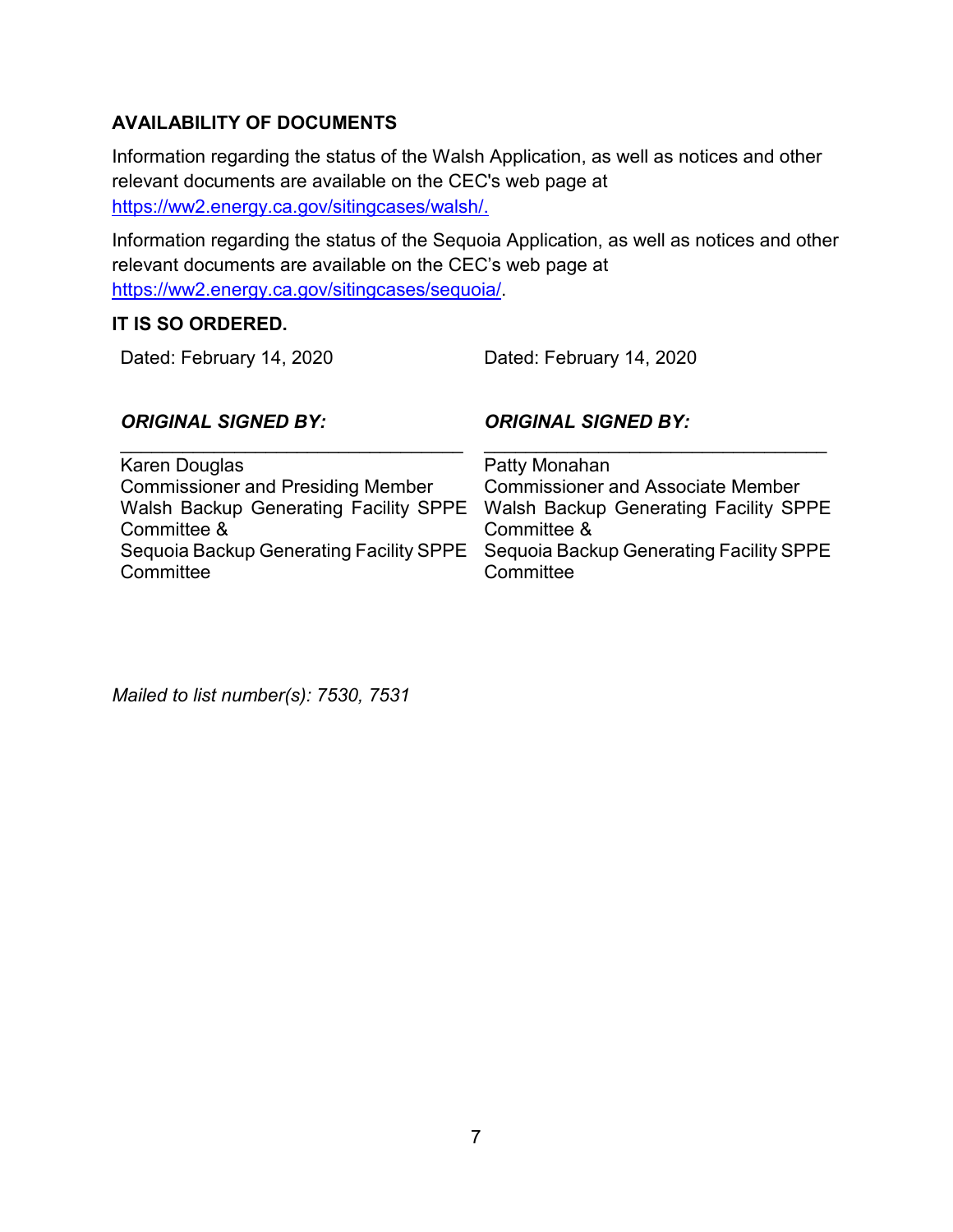#### **AGENDA Joint Committee Conference February 26, 2020, at 12:30 p.m.**

#### **Walsh Backup Generating Facility Application (19-SPPE-02) Sequoia Backup Generating Facility Application (19-SPPE-03)**

#### **Santa Clara Central Park Library Margie Edinger Community Room 2635 Homestead Road Santa Clara, California 95051**

- 1. Call to order and introductions
- 2. Presentation on Small Power Plant Exemptions
	- a. Overview of the Small Power Plant Exemption process and procedure (Hearing Officer, 5 mins.)
	- b. Opportunities for public participation (CEC Public Advisor's Office, 5 mins.)
	- c. Public comment
- 3. 1:00 p.m. –Walsh Backup Generating Facility SPPE Application
	- a. Presentation on the Walsh Data Center Project (Applicant, 5 mins.)
	- b. Discussion of schedule, status, issues, and next steps (Committee and Parties)
	- c. Public comment
- 4. 2:00 p.m. –Sequoia Backup Generating Facility SPPE Application
	- a. Presentation on the Sequoia Data Center Project (Applicant, 5 mins.)
	- b. Discussion of schedule, status, issues, and next steps (Committee and Parties)
	- c. Public comment
- 5. Committee<sup>[14](#page-8-0)</sup> closed session consideration of the following items:

Deliberation on the Small Power Plant Exemption Applications for the Walsh and Sequoia Backup Generating Facilities

6. Adjourn

<span id="page-8-0"></span><sup>&</sup>lt;sup>14</sup> The Committee may adjourn to closed session in accordance with Government Code section 11126, subdivision (c)(3), which allows a state body, including a delegated committee, to hold a closed session to deliberate on a decision to be reached in a proceeding the state body was required by law to conduct.